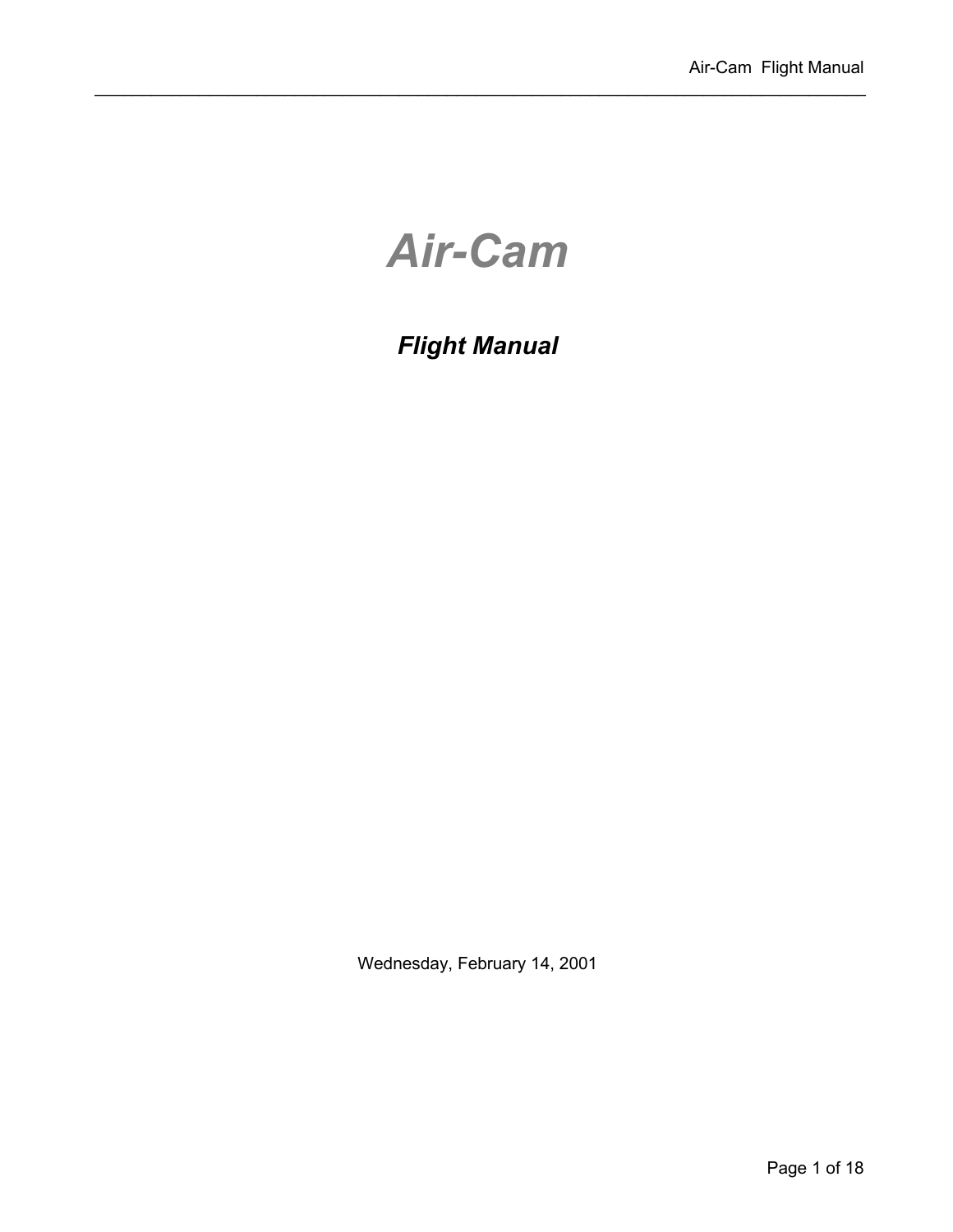# **Contents**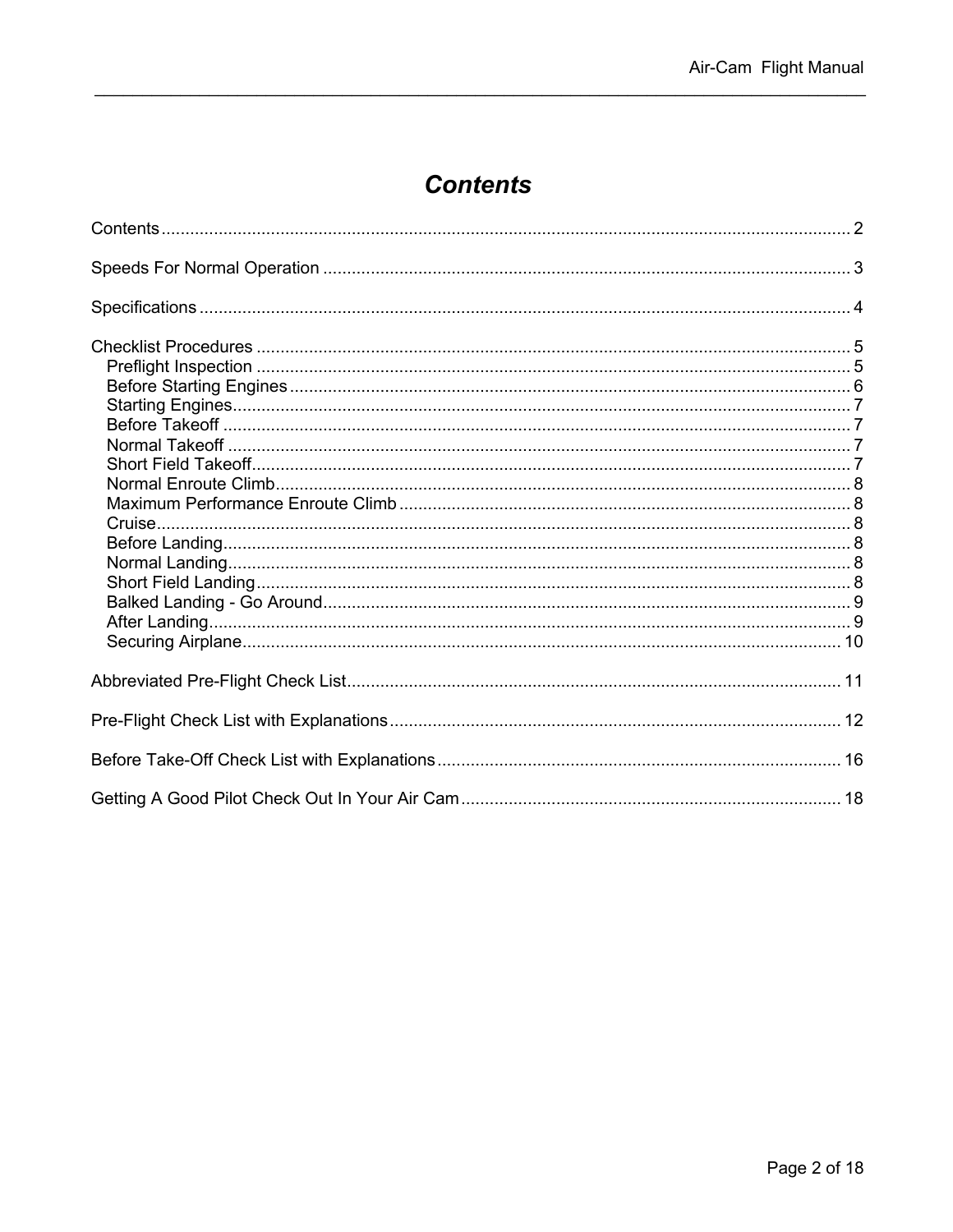# *Speeds For Normal Operation*

Unless otherwise noted, the following speeds are based on a maximum takeoff weight or maximum landing weight, and may be used for any lesser weight. However, to achieve the performance specified for takeoff distance, climb performance, and landing distance, the speed appropriate to the particular weight must be used.

#### **Takeoff:**

#### **Enroute Climb, Flaps Up:**

#### **Landing Approach:**

| Note: When making a low speed approach, use caution. Speed will bleed off very rapidly at idle. |  |
|-------------------------------------------------------------------------------------------------|--|

#### **Balked Landing:**

Maximum Power, slowly retract flaps to 0 Full throttle to 60 mph

#### **Maximum Demonstrated Crosswind:**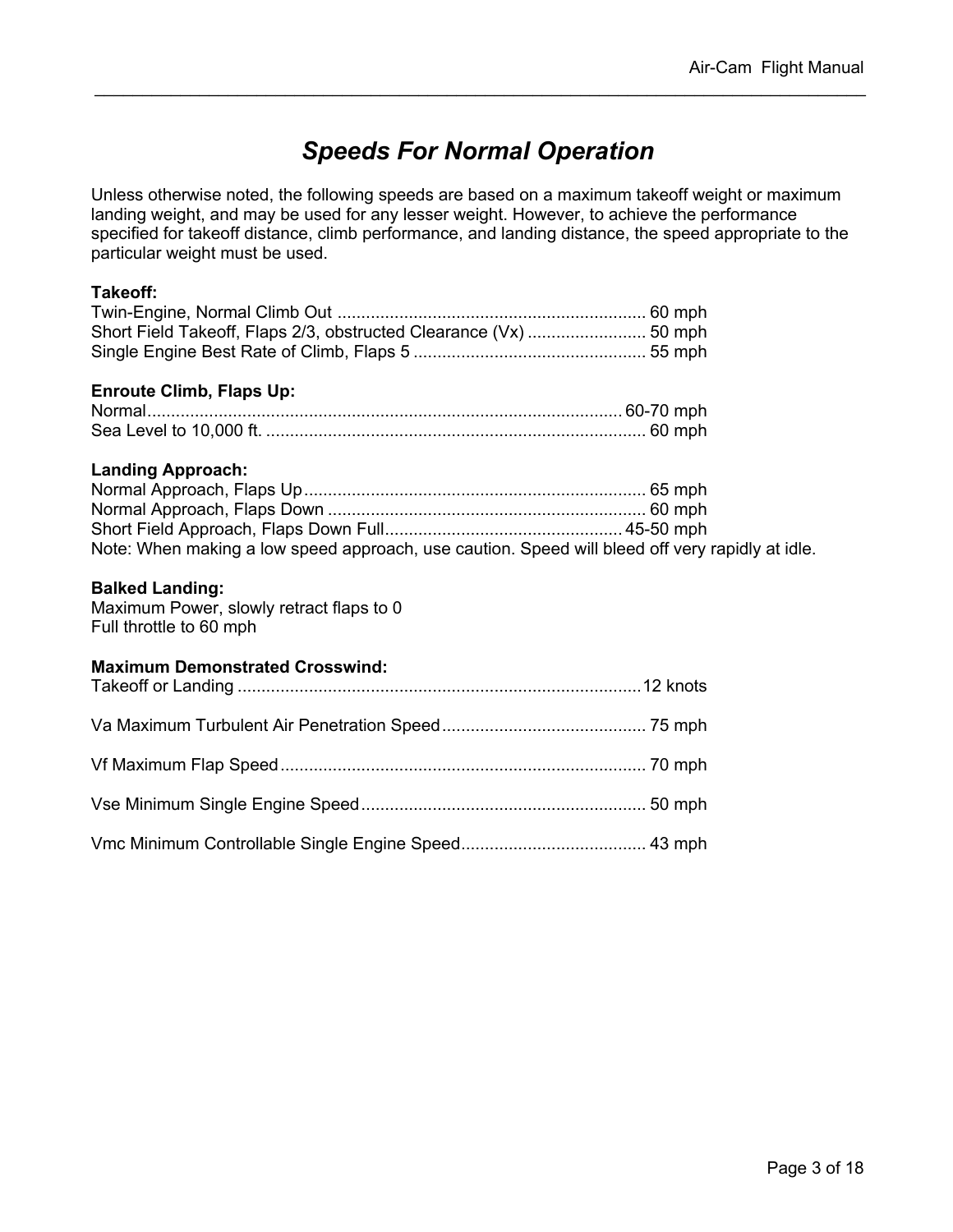# *Specifications*

(Specifications are at gross weight, at MSL, and no wind except where specified)

|                                     | Rotax 912S         |
|-------------------------------------|--------------------|
| Horsepower                          | 100 (200)          |
| Gross Weight                        | 2100 lbs           |
| <b>Empty Weight</b>                 | 1395 lbs           |
| <b>Useful Load</b>                  | 705 lbs            |
| <b>Stall Speed</b>                  | 39 mph (34 kias)   |
| <b>Vmc</b>                          | 40 mph (35 kias)   |
| <b>VYse</b>                         | 60 mph (52 kias)   |
| <b>Top Speed</b>                    | Vne                |
| <b>Cruise Speed</b>                 | 50 to 100 mph TAS  |
|                                     | (43 to 87 ktas)    |
|                                     | (100 mph @ 11000') |
| Vne                                 | 110 mph (96 kias)  |
| Rate of Climb                       | 1,500 fpm          |
| Solo, 50% fuel                      | 2,000 fpm          |
| Single Engine Rate of Climb         | 300 fpm            |
| <b>Fuel Capacity</b>                | 28 gallons         |
| Range                               | 340 mi @ 70 mph    |
| Endurance (60 mph with VFR reserve) | 6 hours            |
| <b>Landing Roll</b>                 | 300 ft             |
| <b>Takeoff Roll</b>                 | under 200 ft       |

#### **Dimensions:**

| Wingspan 36'            |  |
|-------------------------|--|
|                         |  |
|                         |  |
| Center Section Width 7' |  |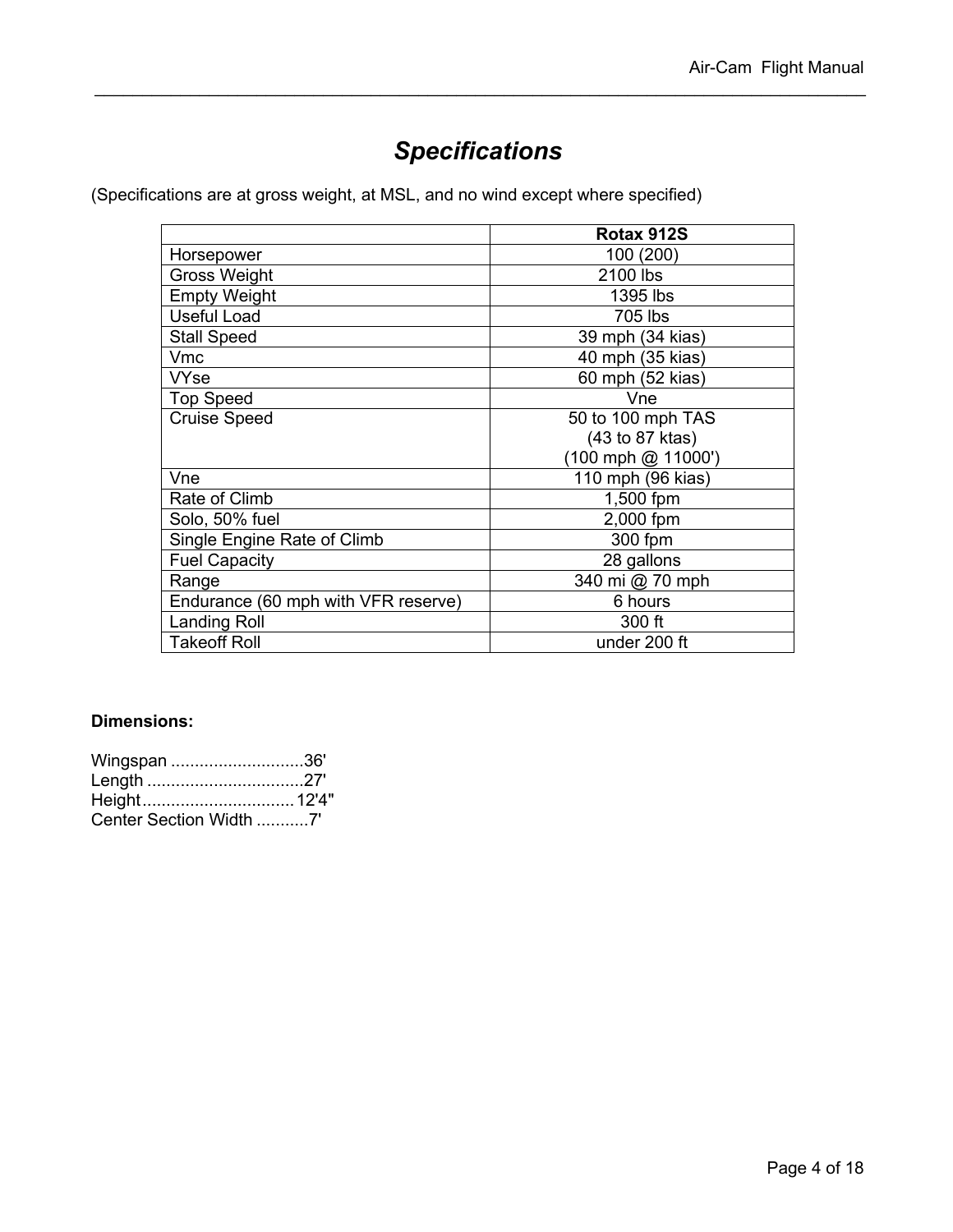### *Checklist Procedures*

#### Preflight Inspection

#### **Cabin**

- 1. Brakes -- test
- 2. Electrical, and Ignition Switches --off
- 3. Master Switch -- on

#### WARNING

When turning on the master switch, using an external power source, or pulling the propeller through by hand. Treat the propeller as if the ignition switch were on. Do no stand, nor allow anyone else to stand, within the arc of the propeller, since a loose or broken wire, or a component malfunction, could cause the propeller to rotate.

- 4. Avionics Master On.
- 5. Fuel Quantity Indicators -- check quantity and operation.
- 6. Flaps Full Down
- 7. Battery Switch -- off.
- 8. Trim Controls (2) -- neutral.

#### **Right Wing**

- 1. Main Gear and Tire -- check (21 psi)
- 2. Fuel Tank Sump Quick-Drain Valve (2) drain with sampler cup.
- 3. Tie Down and/or Chocks -- remove.
- 4. Fuel Quantity -- check visually and cap secure.

#### **Right Wing, Trailing Edge**

- 1. Fuel Vent -- clear
- 2. Aileron Gap Seal -- check security and freedom of movement.
- 3. Aileron Gap Seal -- check security and fit.
- 4. Flaps -- check security and attachment.
- 5. All Cables check

#### **Right Engine**

- 1. Burp Eninge
- 2. Oil Level -- check oil reservoir (oil quantity)
- 3. Fuel Strainer -- drain
- 4. Engine Compartment General Conditon -- check
- 5. Propeller and Spinner -- examine for nicks, security and delaminations
- 6. Coolant Level check (Should be half full)

#### **Right Float**.

- 1. Remove any water in the floats
- 2. Install caps and close hatch
- 3. Inspect Main and Nose wheels
- 4. Inspect all cabling

#### **Empennage**

- 5. Tie Down -- remove.
- 6. Control Surfaces -- check condition, freedom of movement, and tab position.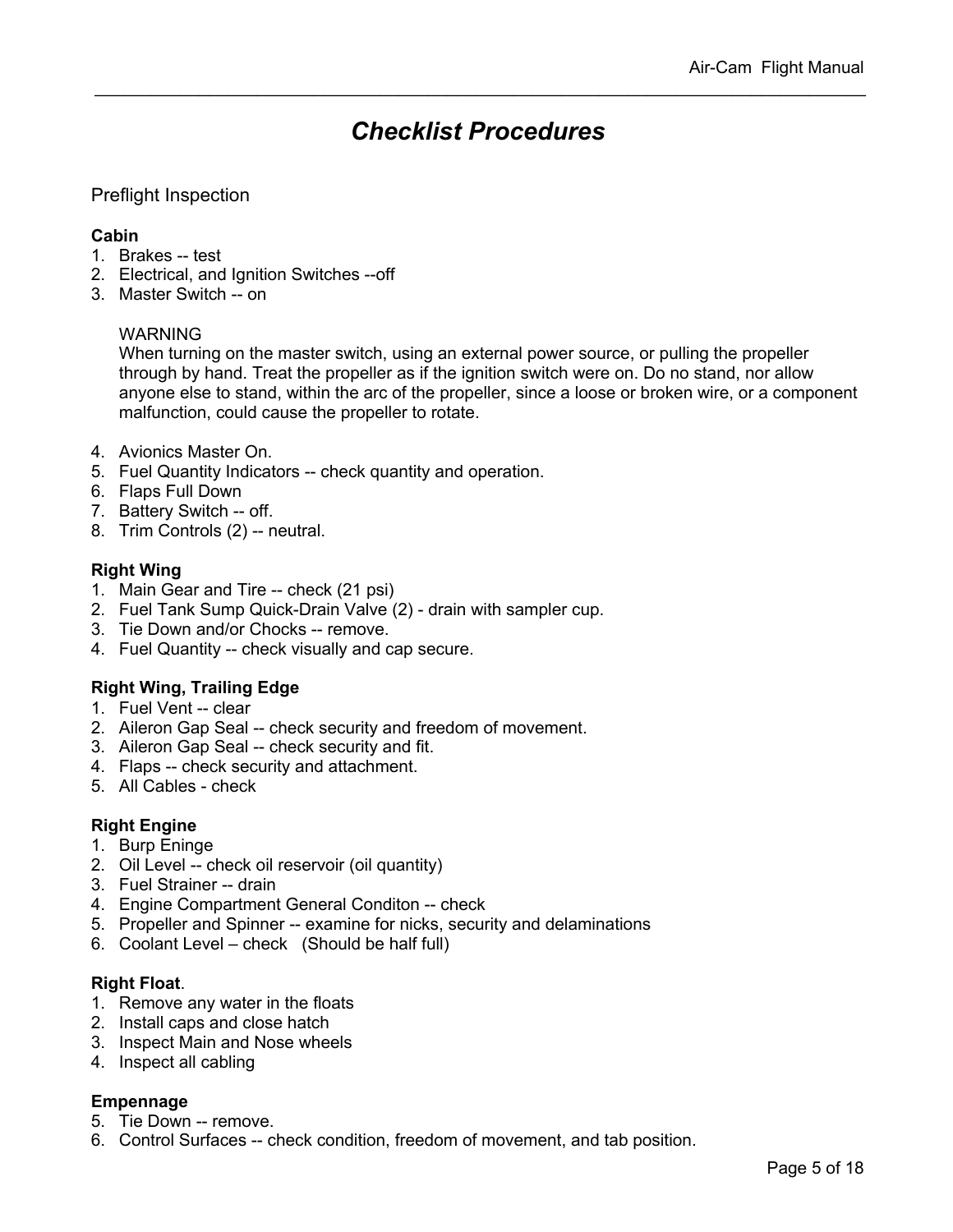#### **Left Wing, Trailing Edge**

- 1. Flaps -- check security and attachment.
- 2. Aileron -- check security and freedom of movement.
- 3. Aileron Gap Seal -- check security and fit.
- 4. Fuel Vent -- clear.
- 5. Check condition of tail wheel and cables

#### **Left Wing**

- 1. Fuel Quantity -- CHECK VISUALLY and CAP SECURE.
- 2. REMOVE tie downs and/or wheel chocks.
- 3. Fuel Tank Sump Quick-Drain Valves(2)—DRAIN with sampler cup.
- 4. Main Gear and Tire --CHECK (21 psi).

#### **Left Engine**

- **1.** Burp Eninge
- 2. Oil Level -- check oil reservoir (oil quantity)
- 3. Fuel Strainer -- drain
- 4. Engine Compartment General Conditon -- check
- 5. Propeller and Spinner -- examine for nicks, security and delaminations
- 6. Coolant Level check (Should be half full)

#### **Right Float**.

- 1. Remove any water in the floats
- 2. Install caps and close hatch
- 3. Inspect Main and Nose wheels
- 4. Inspect all cabling

#### **Rear Seat if Flying Solo**

- 1. Remove anything that can blow out into the props or that can jam controls
- 2. Secure rear seatbelt

#### Before Starting Engines

- 1. Preflight Inspection -- complete
- 2. Brakes -- test
- 3. Seats, Belts, Shoulder Harnesses -- adjust and secure.
- 4. Intercom Connections plugged in.
- 5. Avionics Power Switch -- off.
- 6. Everything Secure inside cabin and cargo area.
- 7. Circuit Breakers -- in.
- 8. Electrical Equipment -- off.
- 9. Master Switch on
- 10. Avionics Switch -- On
- 11. Fuel Quantity -- check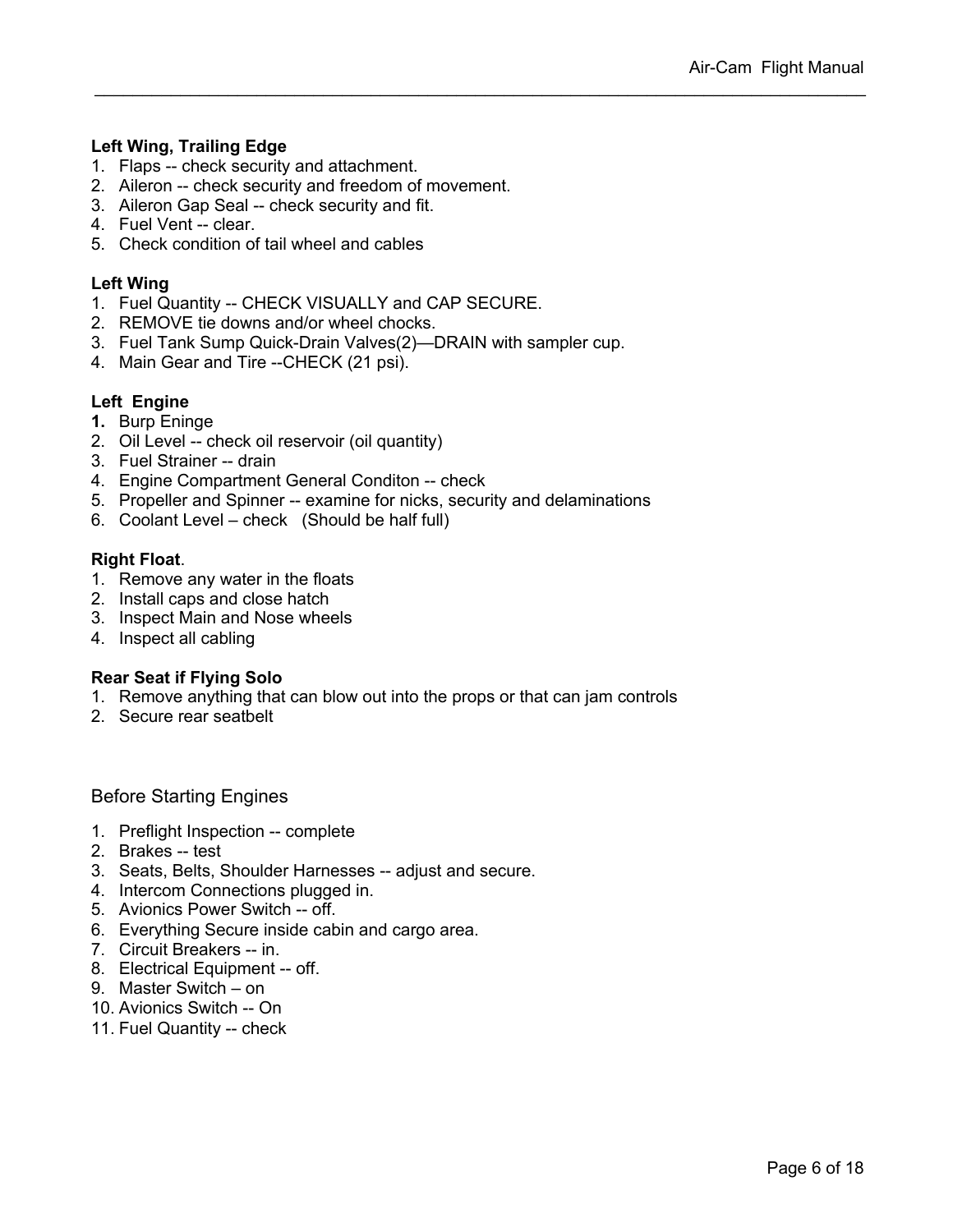#### Starting Engines

- 1. Throttles 1/8.
- 2. Auxiliary Fuel Pump -- on.
- 3. Primer -- prime during cranking if engine does not start with out.
- 4. Propeller Area -- clear
- 5. Starter on
- 6. Tap primer if necessary.

The engine should start in two or three revolutions. If it does not continue running, start again with primer.

- 7. Throttle -- 3000 rpm Warm up.
- 8. Oil Pressure -- check. green arc
- 9. Temperature -- check green Arc.
- 10. Other Engine -- repeat.
- 11. Radios -- set.

#### Before Takeoff

- 1. Flight Controls -- free and correct.
- 2. Flight Instruments --set and checked.
- 3. Flaps -- Up
- 4. Fuel --recheck.
- 5. Elevator Trim -- set.
- 6. Gear -- Up
- 7. Water Rudders -- Up
- 8. Engine Run up:
	- (a) Throttles -- 3500 rpm
	- (b) Magnetos -- check (rpm drop should not exceed 150 rpm on either magneto or 50 rpm difference between magnetos).
	- (c) Alternators -- check.
	- (d) Engine Instruments -- check.
- 9. Strobe and Nav Lights -- as required.

#### Normal Takeoff

- 1. Flaps -- up to 1/3 down.
- 2. Full Power
- 3. Power instruments -- check for adequate power from both engines.
- 4. Climb Speed 60 mph.
- 5. Flaps -- retract (if extended) after obstacles are cleared.
- 6. Retract Gear after no runway remaining

#### Short Field Takeoff

- 1. Flaps -- 2/3 down.
- 2. Brakes -- apply and hold.
- 3. Auxiliary fuel pump on.
- 4. Brakes -- release
- 5. Roll off 45 mph.
- 6. Power -- full
- 7. Elevator Control -- maintain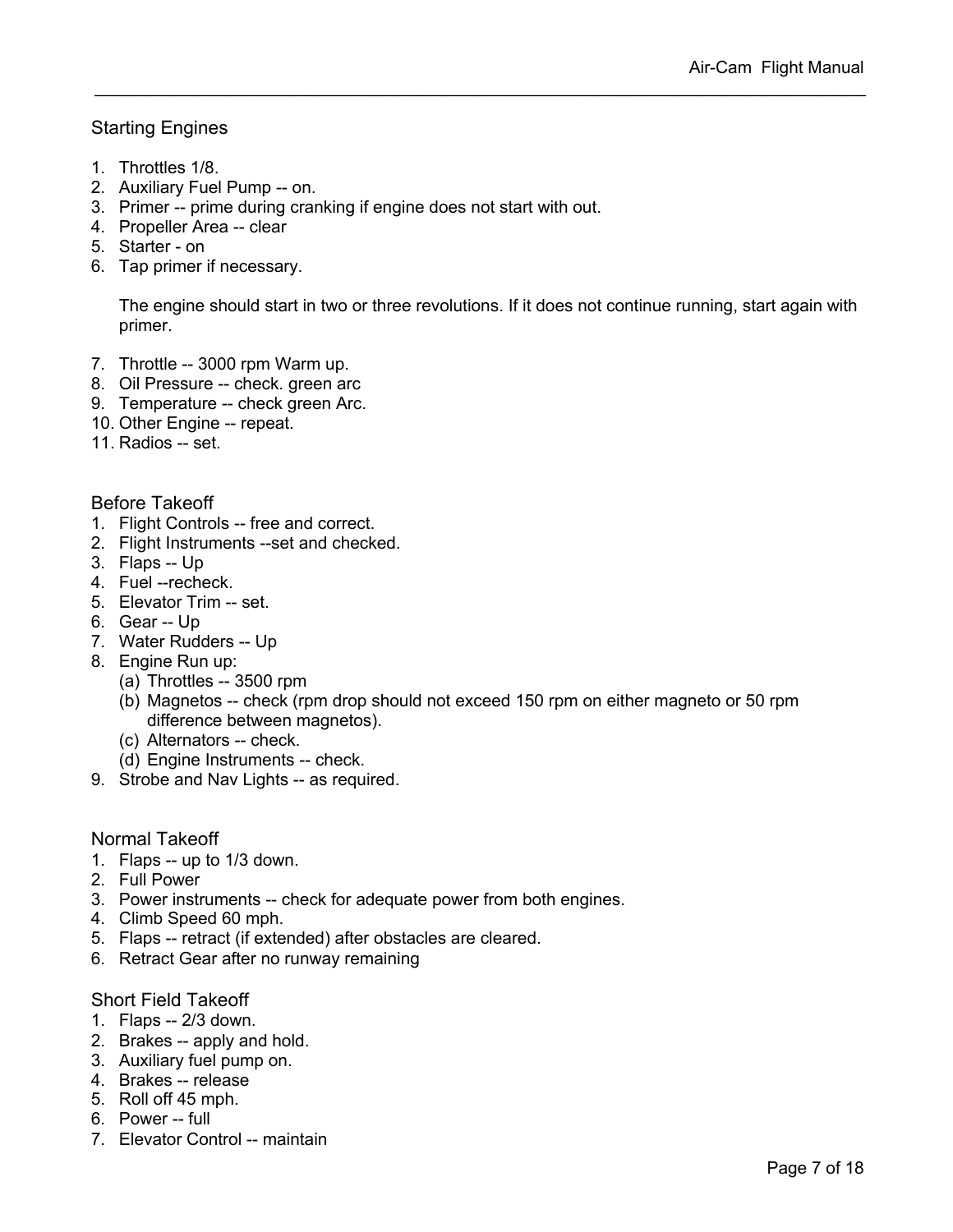- 8. Climb Speed -- 50 mph (at maximum weight) until all obstacles are cleared.
- 9. Flaps -- retract after obstacles are cleared.

#### Normal Enroute Climb

- 1. Airspeed -- 60 mph.
- 2. Power -- full

#### Maximum Performance Enroute Climb

- 1. Airspeed -- 55 mph
- 2. Power -- full

#### **Cruise**

- 1. Power -- 4500 rpm
- 2. 70 mph
- 3. Elevator Trim -- adjust
- 4. Fuel burn approximately 7 gallons per hour at 5300 / 3.5 per engine.
- 5. Auxiliary fuel pumps off.

#### Before Landing

- 1. Gear down for Runway Landing / Gear Up for Water Landing
- 2. Flaps -- up to 2/3, below 70 mph.
- 3. Auxiliary Fuel Pump Switches -- on

Normal Runway Landing

- 1. Flaps -- up to 2/3 below 70 mph
- 2. Maintain 3100 RPM to touchdown.
- 3. Airspeed -- 60-70 mph
- 4. Airspeed -- 60 mph (flaps down).
- 5. Trim -- adjust
- 6. Landing Roll -- maintain control stick into the wind if cross wind.

#### Short Field Runway Landing

- 1. Airspeed -- 45 mph.
- 2. Flaps -- full down
- 3. Maintain 3100 RPM to touchdown
- 4. Airspeed -- Maintain 45-50 mph.
- 5. Trim -- adjust.
- 6. Touchdown -- main wheels first.
- 7. Brakes -- apply heavily.
- 8. Flaps -- retract for maximum brake effectiveness.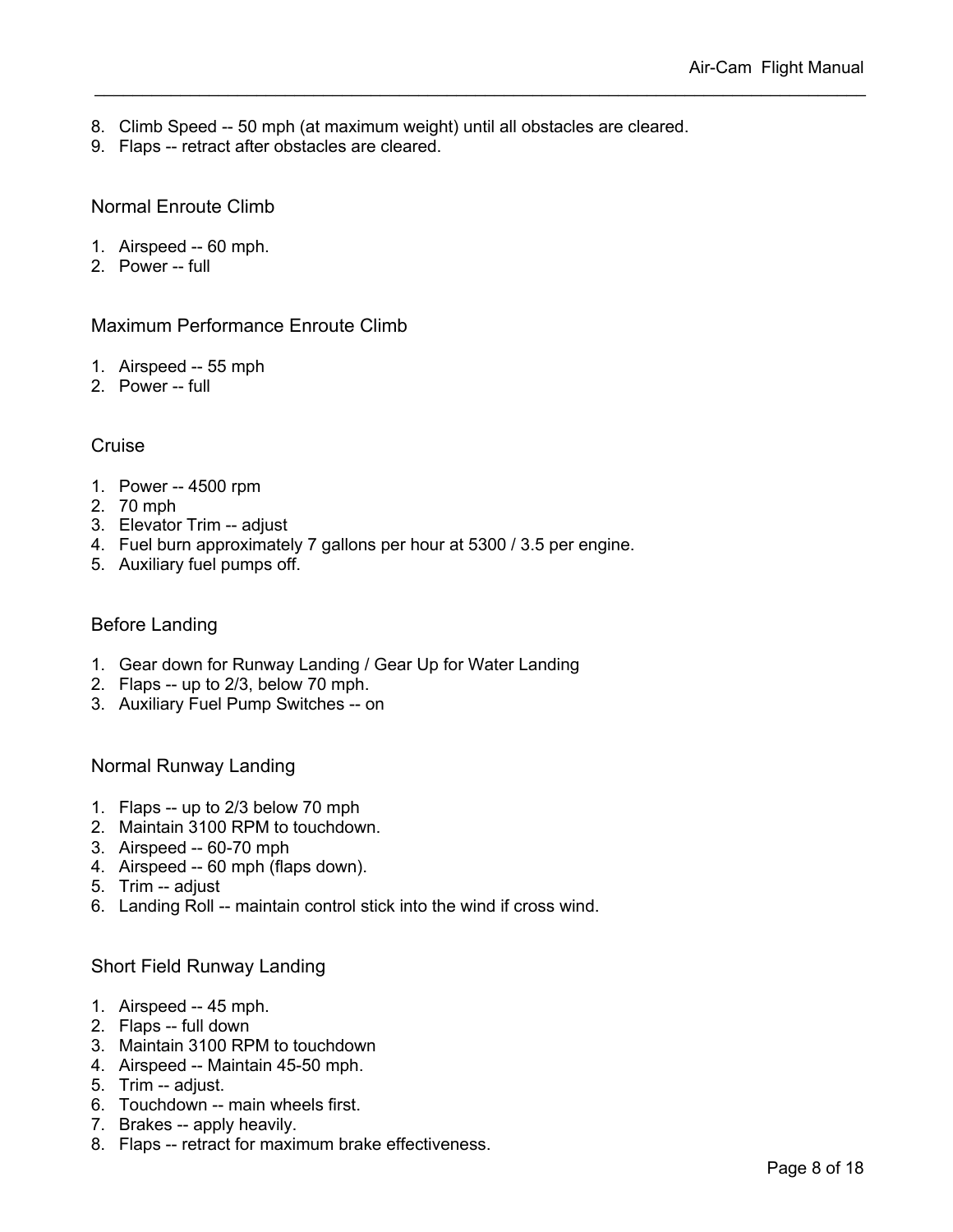#### **Normal Water Landing**

- 1. Gear Up for Water Landing
- 2. Flaps -- up to 2/3 below 70 mph
- 3. Maintain 3100 RPM to touchdown.
- 4. Airspeed -- 60-70 mph
- 5. Airspeed -- 60 mph (flaps down).
- 6. Power to Idle after touchdown

#### **Glassy Water Landing**

- 1. Gear Up for Water Landing
- 2. Flaps -- up to 1/3 below 70 mph
- 3. After Last Visual Reference Point Maintain Positive Pitch
- 4. Maintain 3400 RPM to touchdown.
- 5. Airspeed -- 60-70 mph
- 6. Airspeed -- 60 mph (flaps down).
- 7. Adjust Power slightly to control descent
- 8. Power to Idle after touchdown

#### **Confined Area Landing**

- 1. Gear Up for Water Landing
- 2. Flaps -- up to 2/3 below 70 mph
- 3. Maintain 3100 RPM to touchdown.
- 4. Airspeed -- 60-70 mph
- 5. Airspeed -- 60 mph (flaps down).
- 6. Power to Idle after touchdown

#### **Rough Water Landing**

- 1. Gear Up for Water Landing
- 2. Flaps -- up to 1/2 below 70 mph
- 3. Maintain 3200 RPM to touchdown.
- 4. Airspeed -- 60-70 mph
- 5. Airspeed -- 60 mph (flaps down).
- 6. Power to Idle after touchdown

#### **Balked Landing - Go Around**

- 1. Power -- full
- 2. Flaps -- retract 1/3.
- 3. Airspeed -- 60 mph until clear of obstacles
- 4. Accelerate to 70 mph
- 5. Bring flaps up after reaching safe Altitude and Air speed.

#### **After Landing**

- 1. Flaps -- retract.
- 2. Auxiliary Fuel Pumps off.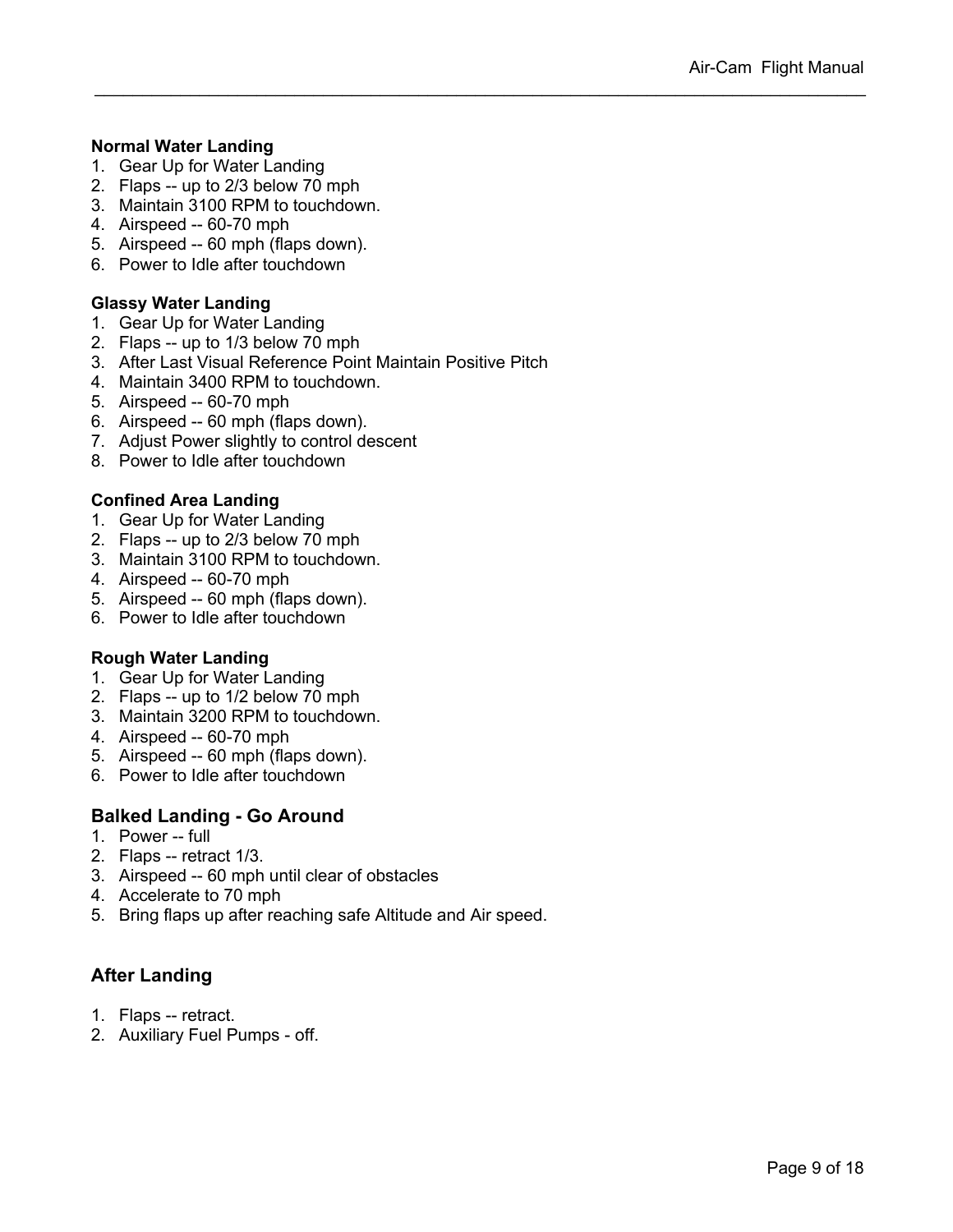#### Securing Airplane

- 1. Record Time
- 2. Avionics Power Switch -- off
- 3. Electrical Equipment -- off
- 4. Control Lock -- use the seat belts.
- 5. Block Tires.
- 6. Tie Down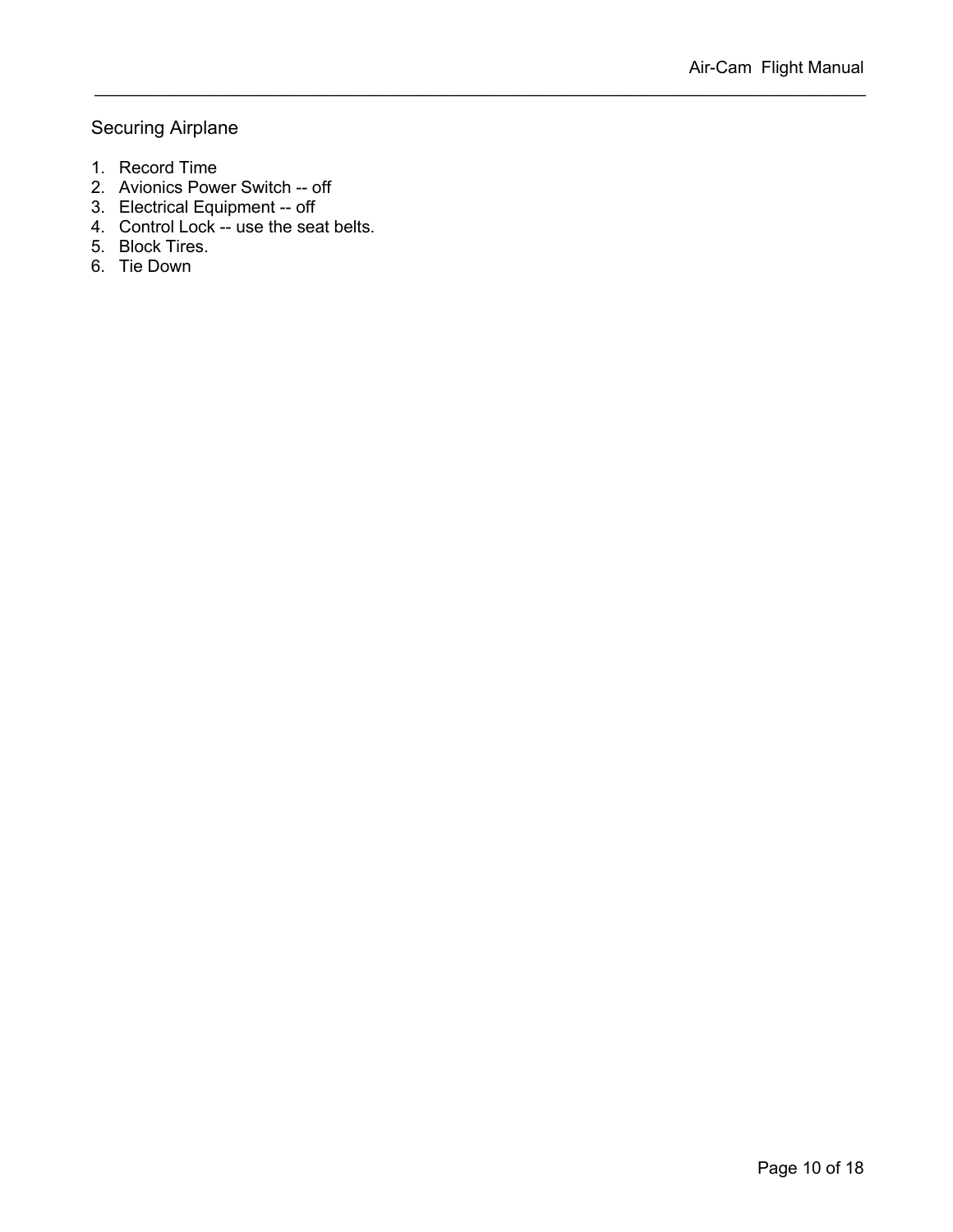# *Abbreviated Pre-Flight Check List*

- 1. Adjust seats
- 2. Unblock & untie
- 3. Drain fuel 4 places.
- 4. Check oil
- 5. Master switch on.
- 6. Check fuel gauges.
- 7. Check voltage.
- 8. Check elevator trim and movement.
- 9. Master switch off.
- 10. Check brake fluid level and rear brake master cylinders.
- 11. Inspect left landing gear leg and left wheel and brake assembly.
- 12. Inspect belly-mounted antennas and airspeed pick up on nose underside.
- 13. Visually check fuel quantity in left fuel tank.
- 14. Inspect left wing and control surfaces.
- 15. Inspect left engine and propeller. Check oil and coolant levels.
- 16. Inspect fuselage.
- 17. Inspect tail section and tail wheel.
- 18. Inspect right engine and propeller. Check oil and coolant quantities.
- 19. Inspect right wing and right control surfaces.
- 20. Visually check fuel quantity in right fuel tank.
- 21. Check right landing gear, wheel and brake assemblies.

Refer to the Air Cam preflight inspection checklist with explanations for a more thorough preflight.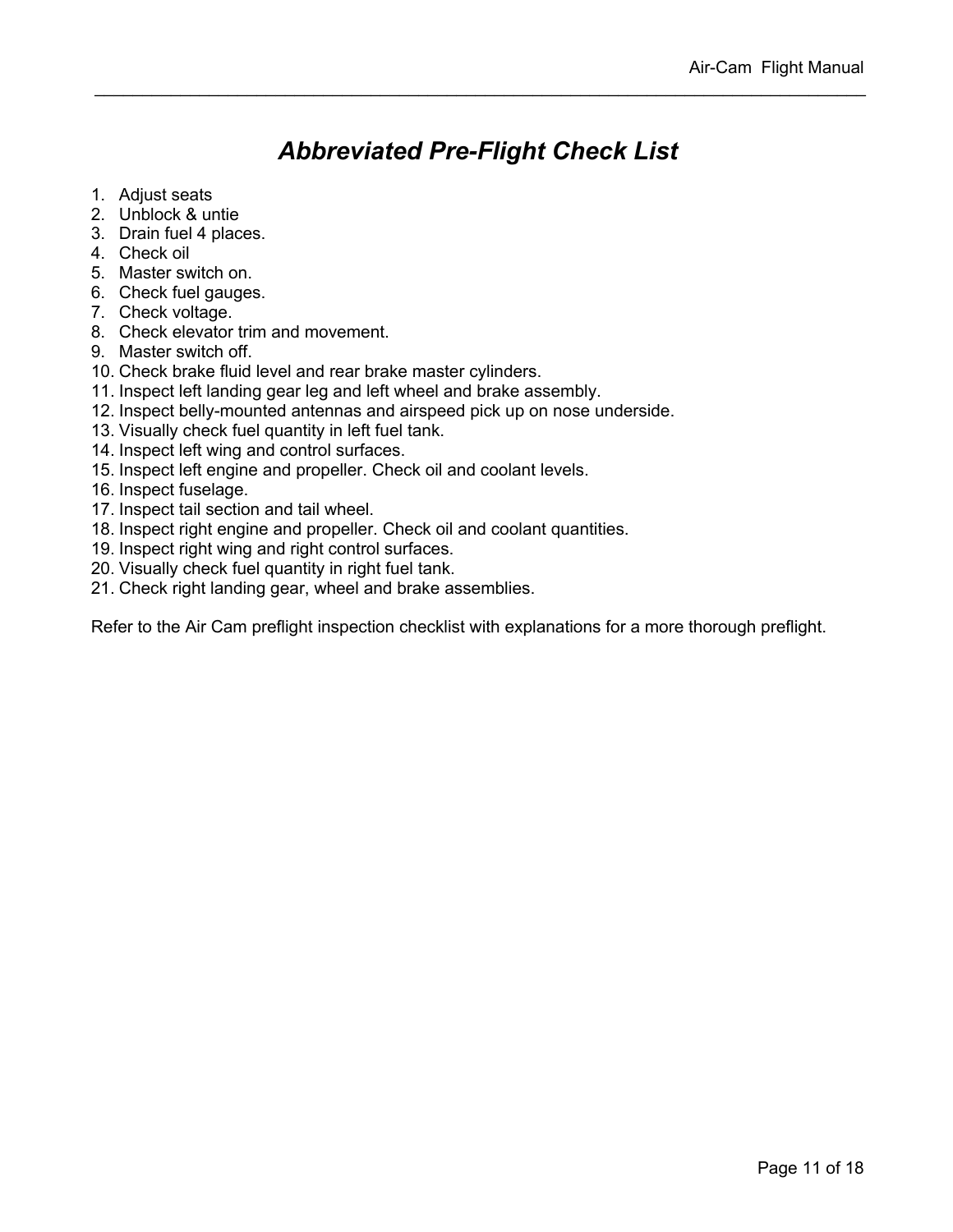### *Pre-Flight Check List with Explanations*

Begin the pre-flight inspection of your Air Cam on the left side of the fuselage adjacent to the forward cockpit position.

Momentarily turn on the master switch checking the fuel quantity and the voltmeter. The voltmeter should show at least 12 volts. If the voltage is low then charging the battery may be necessary prior to starting. Note the fuel level indicated by your dual fuel gauge. You will want to reference that with the amount you see in the fuel tanks visually later on in your pre-flight. Also note that the fuel gauges will indicate a slightly higher level than you actually have on board since the airplane is tilted back in the landing configuration and the fuel sending units are in the rear of the fuel tanks. You can expect to indicate approximately 1/8 to 1/16 more fuel than you actually have while on the ground. In-flight, properly functioning fuel gauges should be accurate.

With the fuel pumps off, activate the electric primer solenoid on each side, you should hear a click indicating that the solenoids are working properly. Move the control stick forward and aft while noting the elevator has proper movement. This must be done now on the ground since you cannot see the elevator movement while in the cockpit. Now check to make sure that the elevator trim tab is moving properly by actuating the trim switch forward and aft.

If going on a night flight, you might want to check your strobes and navigation lights at this time.

You may now turn off the master switch. It is a good idea to remove the key from the master key switch whenever it is in the off position. This habit will make it less likely for you to leave the master switch on inadvertently. Leaving the master switch on when the aircraft is not in operation will cause the hour meter to run and the electric gauges to be activated. This will drain the battery and also cause inaccurate hour meter registration.

Now check the throttles for proper movement forward and aft.

Check front and rear rudder pedals. Make sure there is nothing loose.

Check the level of brake fluid in the brake fluid reservoir.

Check the rear brake master cylinders for leakage.

Check the rear seat position.

Check the rear throttle quadrant and the throttle cable connections.

Check the aileron bell crank located in the center section which can be viewed through the clear lexan panel.

Check all connections are proper and correct.

Climb up on the left side of the fuselage just ahead of the wing and on the wing struts near their attachment to the fuselage.

Visually inspect the forward sections of the engines from this position.

Remove the left fuel cap and visually inspect fuel level.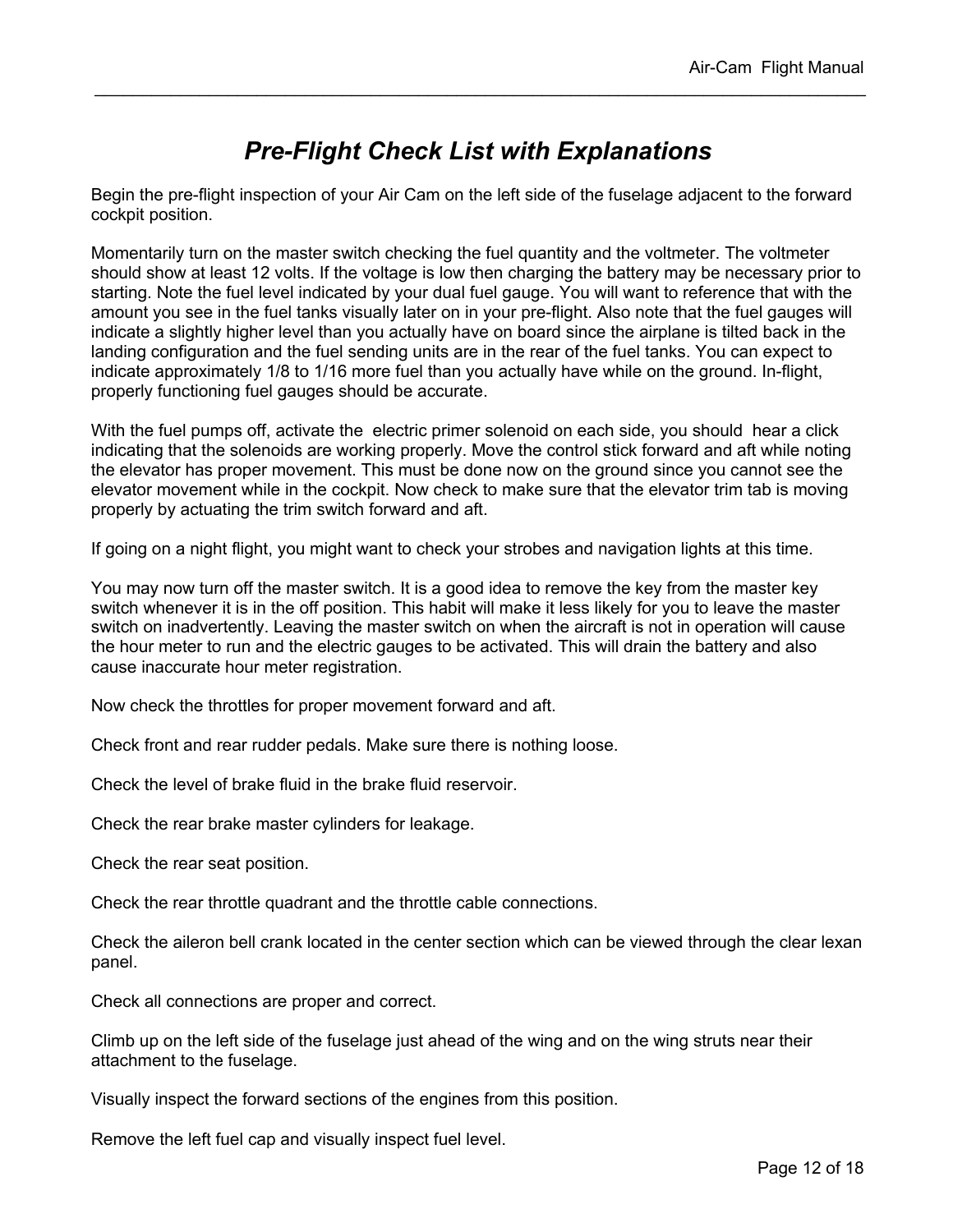Inspect the left landing gear leg, the left tire wheel and brake assembly.

If tire pressure is questionable, check it. It should be approximately 21 psi.

Check condition of wing struts and attachment fittings.

Look inside the wing through the NACA cooling inlet.

Visually inspect hose fittings. Look for leaks.

Check the wing leading edge for possible damage and if you are going to fly immediately after the pre-flight, then untie the left wing.

Unzip the wing tip zipper and look inside the wing, checking the aileron bell crank to make sure that all the connections look good and looking to make sure that all the x-cables are in place, and look for anything unusual.

Check the wing tip for condition and damage.

Check the left aileron for proper movement.

Inspect the hinges, and if they are dry make that they receive lubrication.

Make sure that the rod ends connecting the ailerons are free and well lubricated.

Check the left trailing edge wing to fuselage cable. Make sure that it is properly tensioned.

Check the condition of the left flap and all of its hinged attachments.

Visually inspect the left engine. Pay particular attention to the carburetor mounting, carburetor throttle, cable attachments and the point at which the throttle cable attaches to the carburetor throttle arm should be lubricated regularly.

The exhaust system should be thoroughly checked, making sure that all springs are safety wired and no cracks exist anywhere in the exhaust system.

Look for any unusual or excessive oil leaks.

Look for loose engine mounting bolts.

Check the oil level in the remote oil sump. If the oil level is unusually low, look for oil that may have run out of the engine. If no such oil is noted, it is possible that some of the oil has siphoned back into the engine block, since when sitting on the ground, the oil sump is elevated above the engine slightly. If you suspect that the oil level is correct, however, it shows low on the dipstick you may start the engine immediately looking for oil pressure indication on the gauge. If oil pressure is correct, run the engine for approximately two minutes, shut it down and then recheck the oil level. This should be sufficient time to pump any oil that has drained back into the engine block back into the oil reservoir.

Oil levels should be somewhere within the flat section of the dipstick. We recommend operating it halfway to three-quarters of the way up the dipstick. Both the 912 and 912S engines use very little oil. Any appreciable amount of consumption should be noted and could be cause for concern.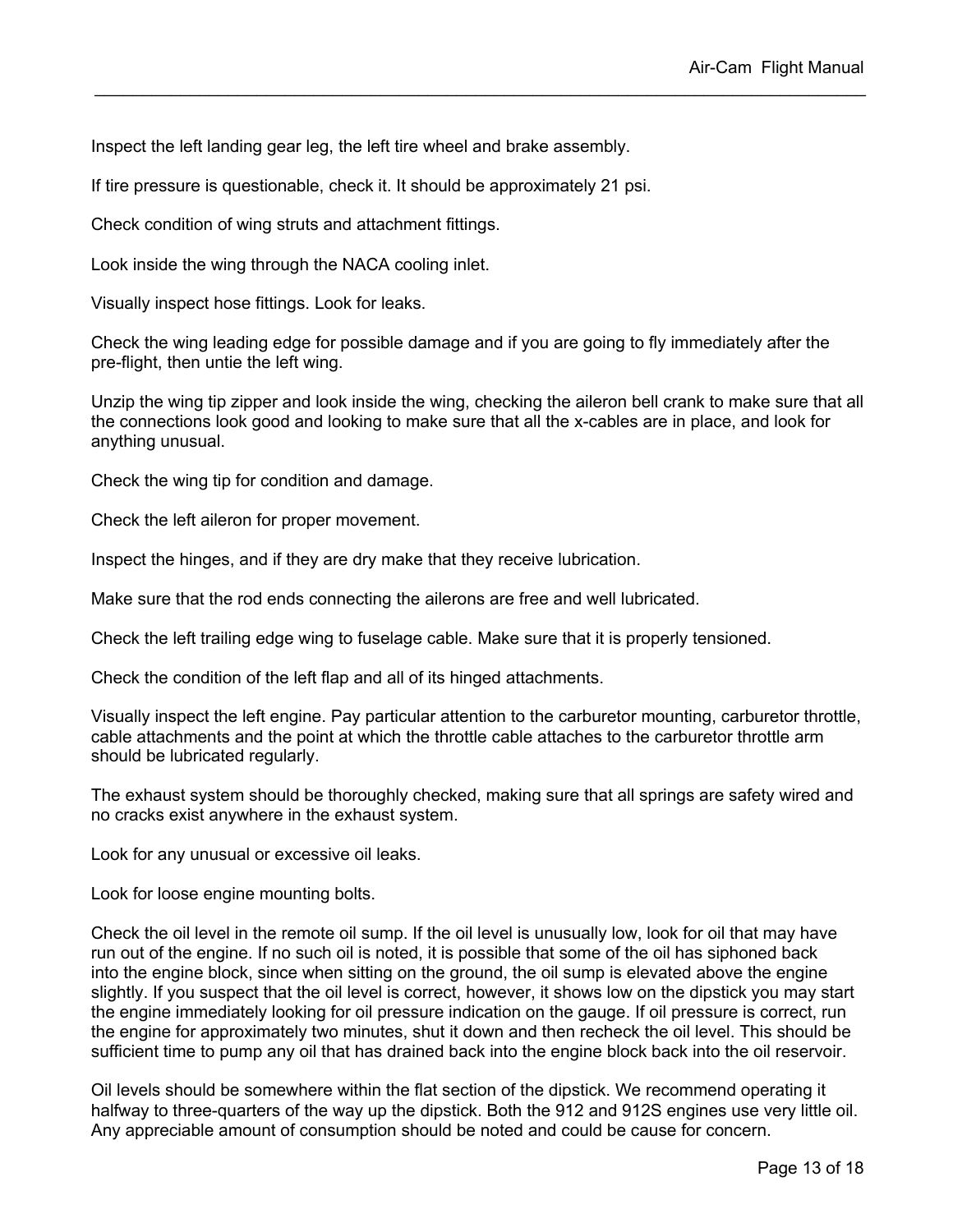NOTE: Oil should be changed every 50 hours and a typical consumption should not exceed one quart in 50 hours of operation.

Check coolant level. This may require the removal of the coolant reservoir cap which is located on the top of the engine. The coolant reservoir should be full. The recovery of the clear recovery bottle should be approximately 1/3 full.

Carefully inspect all visible fuel lines, oil lines, and throttle cable connections.

Carefully inspect the propeller for any damage. Pay particular attention to the propeller leading edge towards the propeller tips.

Drain the two sumps on the left side of the wing center section. The forward one being the fuel tank sump and the rear one being the gascolater drain. Check for water and contamination.

Inspect fuselage for damage.

Check flap actuator attachment between the two flaps.

Check GPS and ELT antennas.

Inspect the vertical stabilizer leading edge and the left horizontal stabilizer leading edge.

Tension horizontal stabilizer attachment cables as necessary by moving the nylon slider up from the lower attachment point.

Inspect the horizontal stabilizer and elevator fiberglass tips for damage.

Inspect hinge points moving elevator up and down checking for freeness and play.

Note whether or not hinges need to be lubricated. Lubricate as necessary.

Check the rudder for free movement and condition

Check the elevator actuation linkage between the two elevators.

Untie tail.

Check the condition of the tail wheel and tail wheel spring and lower aft section of fuselage.

Inspect right engine duplicating the inspection of the left engine.

Drain right wing tank sump and right fuel gascolator sump checking for water and debris.

Inspect cargo bay, pay special attention to any cargo that may be on board, being sure that it is properly secured and that nothing can possibly come free while in flight, possibly damaging a propeller.

Check right flap for condition and check hinge points.

Check right aileron for condition and check hinge points for lubrication.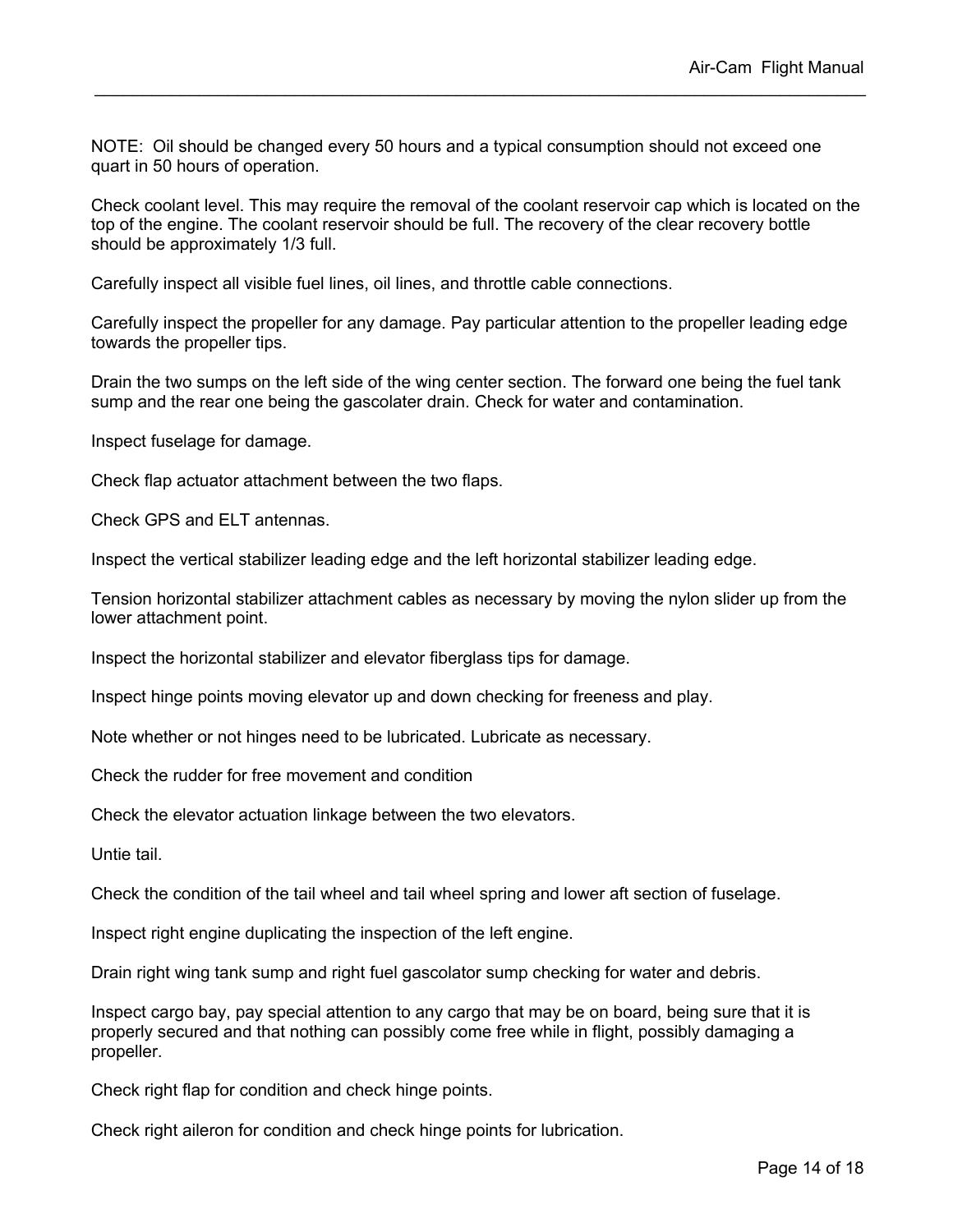Check right aileron push rod. Make sure that the aileron push rod ends are free and properly lubricated.

Check wing tip for condition, look in outer wing tip inspection panel and aileron bell crank and make sure everything looks normal inside of the wing.

Check right wing leading edge.

Untie the right wing.

Check strut attachments and condition of wing struts.

Visually look into the cooling inlet on the right side of the wing and check fuel line attachments.

Check right landing gear leg, wheel and brake assemblies. Make sure that the tires are properly inflated.

Climb up on the wing strut attachment and/or the fuselage to visually inspect the right fuel tank level and inspect the engine for anything unusual.

If flying solo, be sure that the rear seat belts are fastened and tightened.

Make sure that there is nothing in the rear seat that could be blown free in flight.

Remove pitot cover if installed.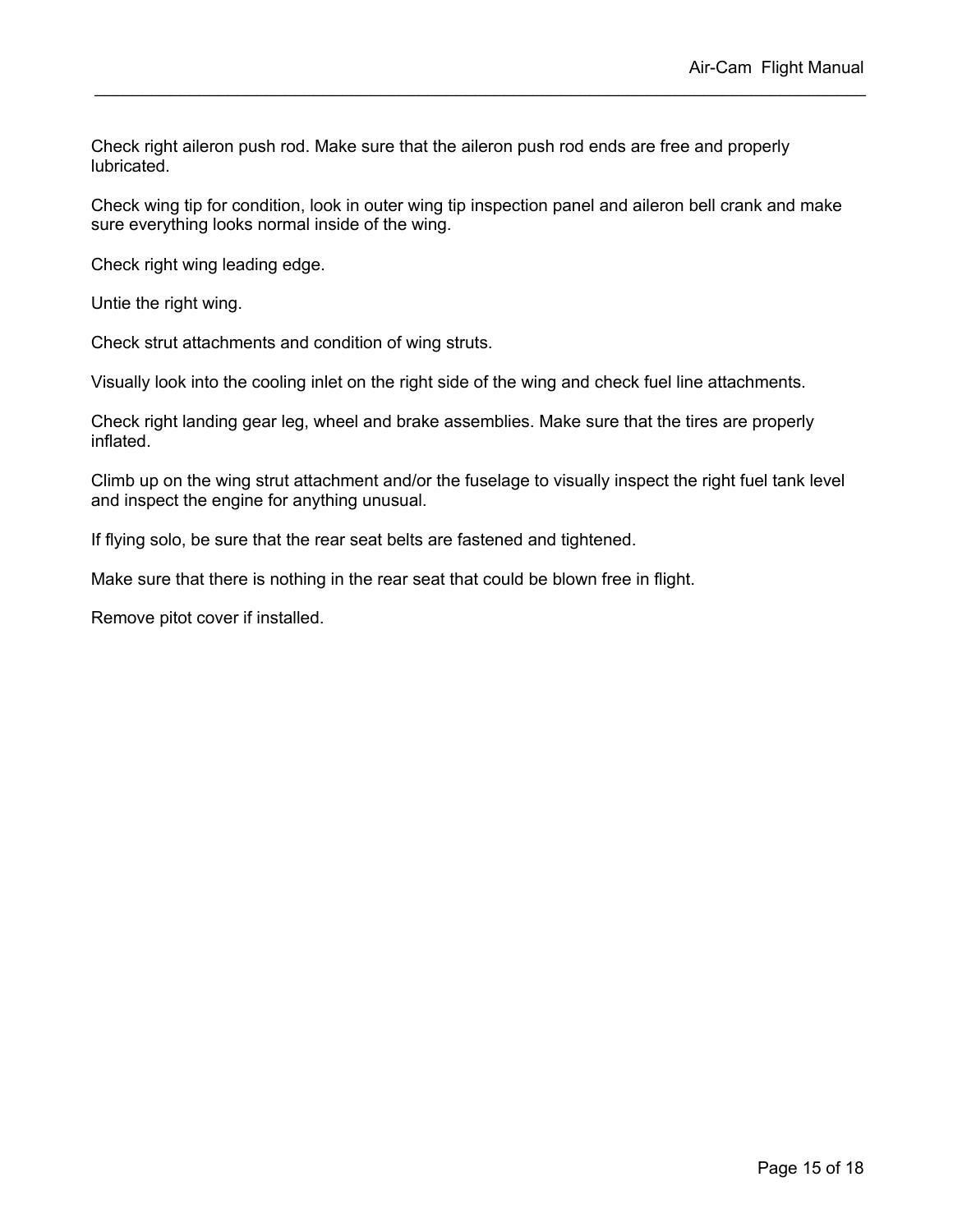### *Before Take-Off Check List with Explanations*

Check to make sure your cargo is secure one last time.

Check to make sure your passenger is properly secured with harness and helmet in place.

Check to make sure your altimeter is set to field elevation.

VSI should indicate zero.

Air speed should indicate zero.

Carefully look back & clear your propeller blades. This is particularly important in a pusher aircraft, since people and/or animals could wander up to the propellers without you being aware of it.

Once you have visually cleared the propellers, turn the master switch on, turn the magneto switches on, auxiliary fuel pumps on, crack throttles to allow engines to jump immediately to 2,500 rpm.

One more time, look back to the left engine, make sure it is clear. Initiate cranking of the left engine, and if engine does not start immediately, begin pulsing of the primer until engine starts.

Holding the primer on can flood the engine.

If outside air temperature is cool, it may be required to continue pulsing the timer lightly until engine is warm enough to run without it.

Check for oil pressure on the left engine. When engine is cold its usually on the high side up towards 75 psi.

Turn off left fuel pump.

Double check right propeller blade is clear and initiate cranking on the right engine.

Pulse primer as necessary while cranking.

Once engine starts, check for oil pressure and turn off auxiliary fuel pump.

Check operations of radio and intercom check frequencies.

Turn on lights and equipment as necessary.

Taxi to appropriate run up area.

Check brakes.

Run engines up to approximately 3,400 rpm and turn one magneto off and on at a time. rpm drop should not exceed 200 rpm. There should not be more than 50-rpm difference between the two engines.

Oil pressure will drop once engines are warm and should settle in between 45 and 55 psi.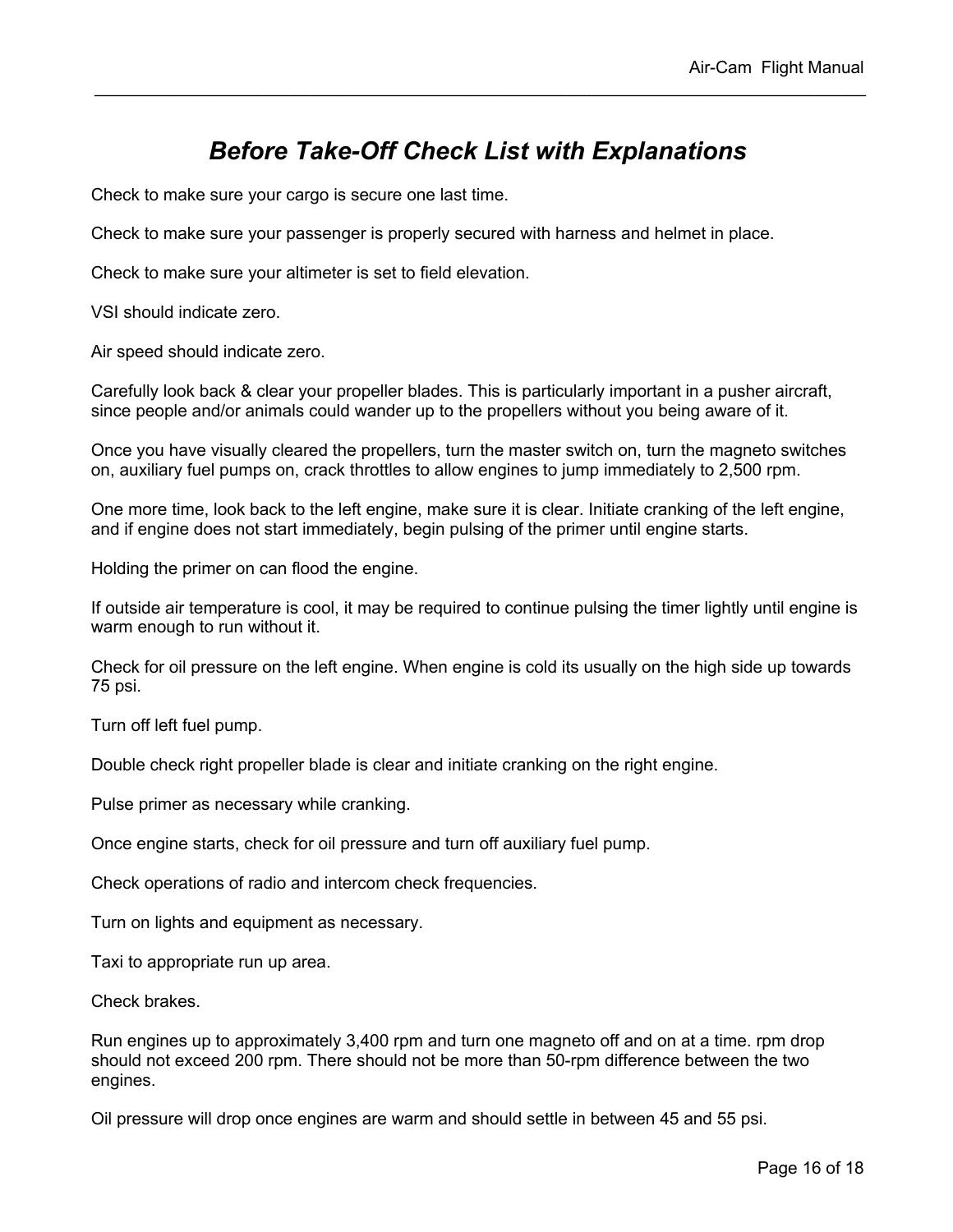Indicated fuel level should not be less than ¼ fuel for a safe take off.

Form control check with stick to the left noting that the left aileron is up and right is down. With stick to the right it should result in left aileron being down and right aileron being up.

Check elevator trim, position correct flaps up, note flaps may work their way down during taxiing, however they will not move in flight.

Check auxiliary fuel pumps on and you are ready for take off!

Normal climb at 60 mph.